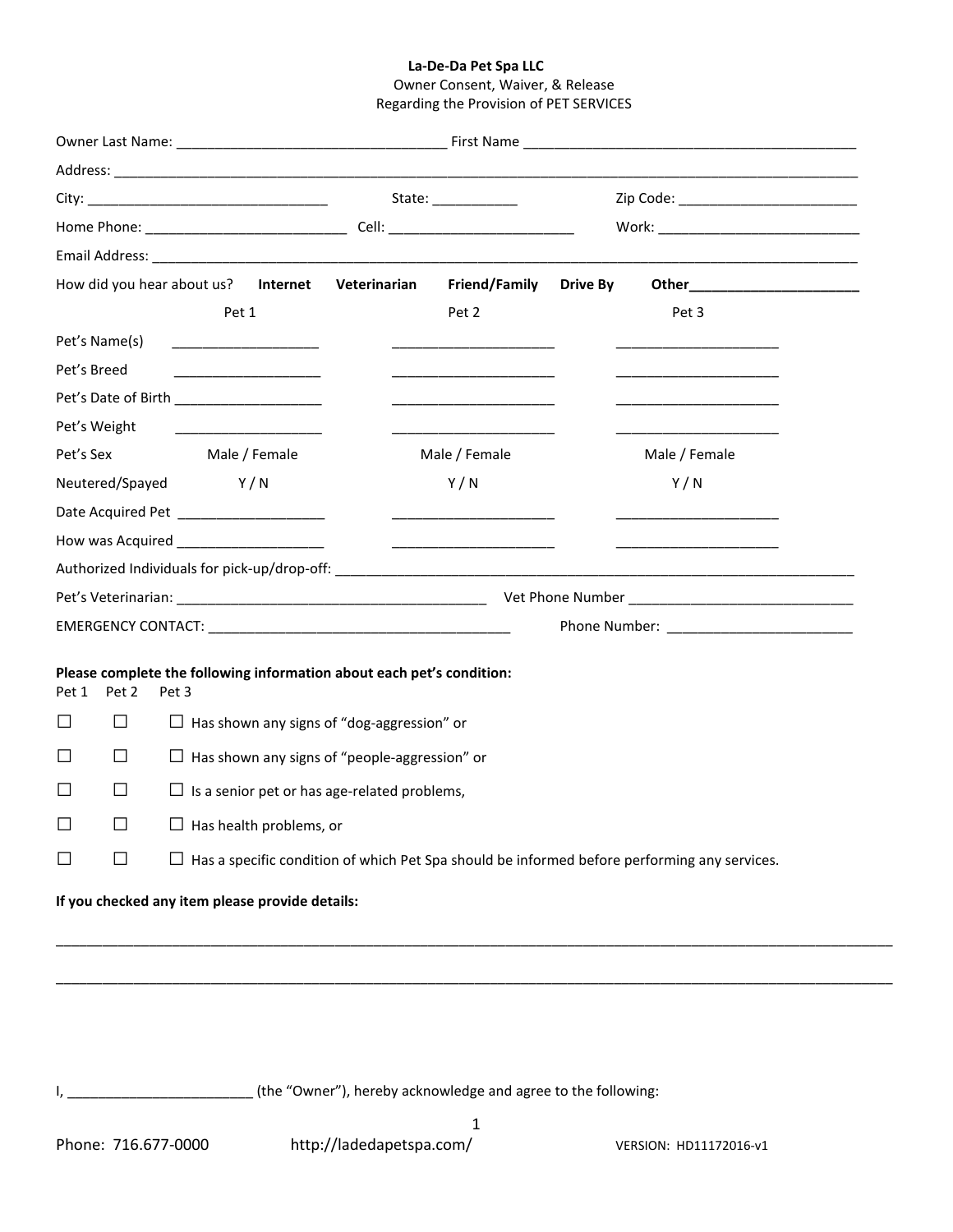# 1. **OWNER REPRESENTATIONS:**

1.1 Pet Conditions: Unless a box is checked, Owner is not aware of any conditions that could be aggravated by or which could cause behavioral, health, or safety issues during the provision of Pet Services by Pet Spa.

1.2. Ownership: Owner is the legal owner or duly authorized agent of the legal owner of the Pet and has the authority to enter into this Agreement with La-De-Da Pet Spa LLC (the "Pet Spa"), to (I) grant the consents, waivers, and releases as contained herein; and (ii) to make any and all declarations, promises, representations and warranties as contained herein.

1.3: Vaccinations: Each Pet is in compliance with current vaccination requirements as may be prescribed by law and/or Pet Spa Policy.

### 2. **CONDITIONS FOR SERVICE**.

2.1 **Pet Spa may, in its sole and absolute discretion, refuse to provide services or discontinue any services to Pet and/or Owner at any time including but not limited to any one or all of boarding, Pet day care and/or grooming services (the "Pet Services").**

2.2 Pet Spa requires each Pet to have its entire series of vaccinations current and specifically reserves the right to refuse to provide services if Owner does not provide documentation reflecting the current vaccination status of each Pet upon request by Pet Spa.

3. **CONSENT FOR SERVICE**. Owner acknowledges, agrees, and declares that the Pet Services to be provided by Pet Spa have been adequately described, and further that Owner authorizes and grants consent to Pet Spa to perform the selected Pet Services. Owner agrees to pay, in full, for any and all services rendered and charges assessed prior to the provision of services by Pet Spa or at the time of pick-up and removal of Pet.

#### 4. **VETERINARY SERVICES**.

4.1 In the event Pet becomes ill, injured, or requires veterinary care ("Emergency Care"), as determined by Pet Spa in its sole and absolute discretion, Owner hereby authorizes Pet Spa to obtain Emergency Care without obtaining prior approval from Owner. However, in the event Emergency Care is required as determined by Pet Spa in its sole and absolute discretion, Pet Spa will attempt to contact Owner as soon as is reasonably possible. If Pet Spa is unable to contact Owner, and has determined in its sole and absolute discretion that Pet requires veterinary care, then Pet Spa shall obtain for Pet veterinary care to

the extent as is deemed necessary or desirable in treatment of Pet in an amount not to exceed \$1500 unless Owner has authorized expenditures beyond \$1500. Owner shall reimburse Pet Spa for any and all fees and expenses disbursed on Pet and Owner's behalf, or at Pet Spa's direction, forward such payment directly to Veterinarian. Owner agrees to allow Pet medical records and/or history to be released to Pet Spa. Owner agrees that it shall owe Pet Spa \$50.00 in addition to the fees & expenses set forth above for any required transportation for veterinary services.

4.2. Off- Hour Emergency Service: In the event Pet requires Emergency Service at times when the Owner's Veterinarian is not available, or under extreme circumstances, the Pet Spa is hereby authorized to procure the necessary veterinarian services and treatment for Pet from the **Orchard Park Veterinary Medical Center**, subject to the same conditions of reimbursement and notice as are set forth in subsection 4.1 herein.

5. **PHOTOGRAPHIC SERVICES**. Owner acknowledges and agrees that Pet Spa retains all right, title and ownership in, and to, any photographs, pictures, videos, images, digital images, or any other forms of media presently or future known (the "Media") taken of Pet. Pet Spa may, in its sole and absolute discretion, display, reproduce, publish, alter, vary, or make any use of the Media as it deems necessary or desirable. Owner further hereby waives and disclaims any right, title, interest, and ownership claims in and to, the Media, and further acknowledges and agrees that Owner is not entitled, in any way, to any compensation for any present or future use of the Media by Pet Spa.

6. **HOLD HARMLESS, WAIVER & RELEASE**. Owner acknowledges and agrees that in relation to the performance of any service by Pet Spa, including, without limitation, boarding, daycare, grooming services, veterinary services or the care of each Pet, certain risks and hazards exist, and further that various circumstances and conditions may exist or arise which may result in loss, injury, or death to Owner's Pet. **To the extent permissible under law, Owner hereby waives any and all claims and fully releases, indemnifies and holds harmless Pet Spa, its agents, assistants, employees, members, managers, principals, staff, successors and assigns from any and all claims, suits, actions, losses, costs, damages and expenses incurred or suffered by Owner (including but not limited to any loss, injury to or death of Pet), or by any person injured or** 

Phone: 716.677-0000 http://ladedapetspa.com/ VERSION: HD11172016-v1

2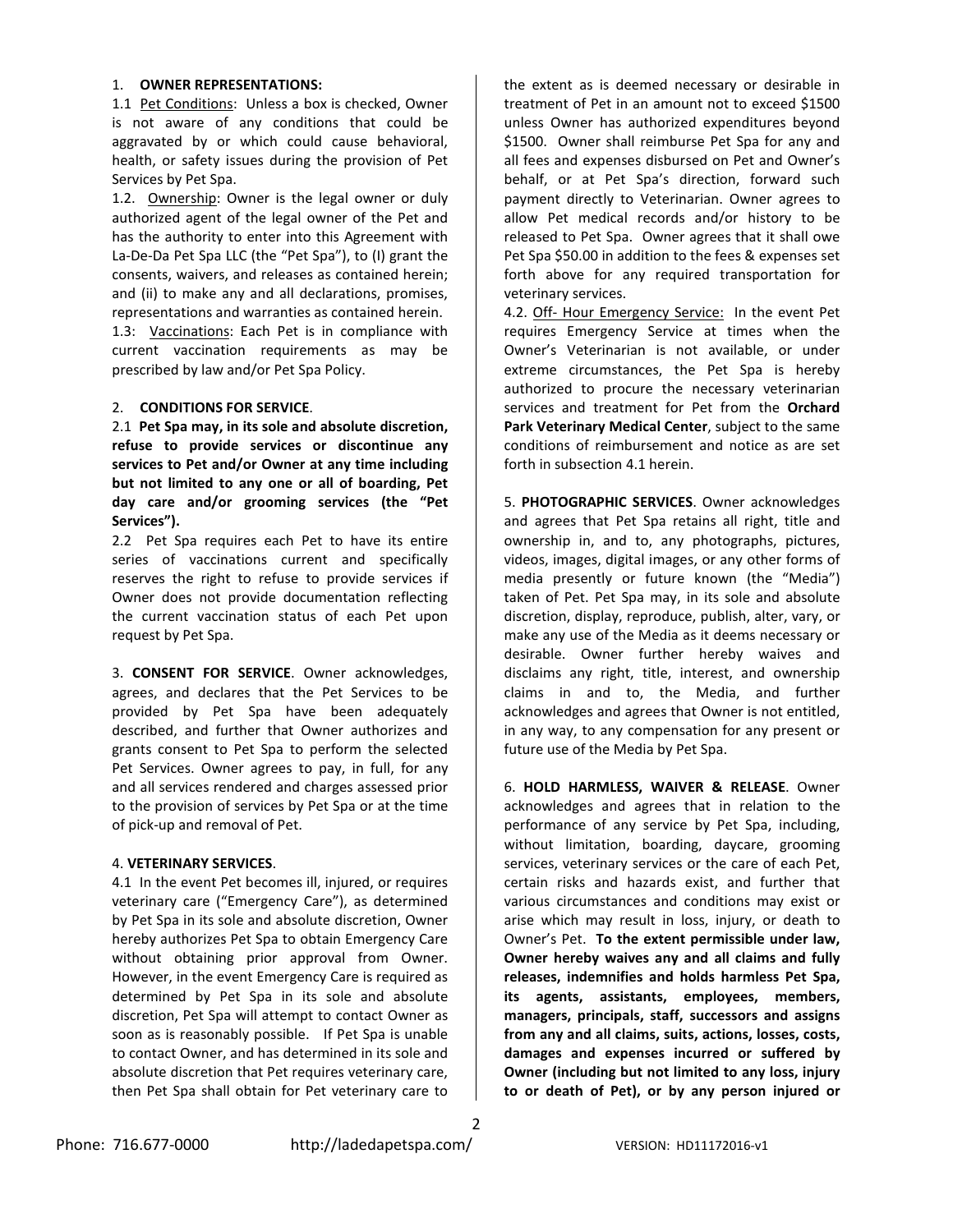**property damaged by Pet, in relation to the direct or indirect, performance of any service and/or veterinary care of Pet. Owner further agrees that he/she bears full responsibility and shall be liable for payment to Pet Spa in the event their Pet causes harm and/or injury to another pet and/or such other pet requires any veterinary service.**

7. **FEES**. Pet Spa may, in its sole and absolute discretion, require a deposit or prepayment in any amount it deems necessary or desirable for any service provided by Pet Spa. All fees and prices are subject to change without notice. Pet Spa may at any time terminate Pet Spa memberships which are also non-refundable or transferable. Owner agrees and acknowledges that Pet Spa may declare one or all of the Pets a "difficult or destructive dog" or a "senior" dog, requiring either or both of additional care and attention. In the event Pet Spa so declares a Pet, Owner shall be responsible for paying a fee of \$10.00 per day/per service per Pet. Further, in the event Pet is responsible for damage or destruction to Pet Spa property, Owner shall be responsible to pay Pet Spa for any such damage, repair or required replacement.

# 8. **REMOVAL/PICK-UP**.

8.1 Owner shall pick up Pet following service at the agreed-upon time. In the event Owner does not remove Pet at the agreed-upon time, the Owner shall pay the fees associated with the Pet's boarding at the Pet Spa pursuant to the then current boarding rates charged by the Pet Spa, and further in the event that Owner does not pick-up Pet within seven days after notice is sent by Pet Spa, which may be made personally or by registered mail to the Owner's address as set forth above, then Owner is deemed to relinquish all claim and title to Pet, and Pet Spa may take whatever steps it deems necessary or appropriate, in its sole and absolute discretion, regarding the disposition of Pet. Owner shall however remain responsible for paying all fees, expenses, and charges for services provided hereunder.

8.2. Regardless of whether Owner has disclosed that the Pet has exhibited either dog-aggressive or people-aggressive tendencies, Pet Spa reserves the right to declare one or all of the Pets a "difficult or destructive dog" and immediately terminate any Pet Service at any time due to behavioral issues. In the event Pet Spa declares one or all of the Pets a "difficult or destructive dog" while such Pet is being

boarded at Pet Spa, the Owner shall make arrangements for the pick-up and removal of the Pet which must occur within 5 hours of notice. Notice may be by text or voice message left on Owner's mobile number, or by contact with Owner's Emergency Contact. In the event the Pet is not removed by either the Owner or the Owner's Emergency Contact within the 5-hour period, Pet Spa may take whatever steps it deems necessary or appropriate, in its sole and absolute discretion, regarding the disposition of Pet. This may include, but is not limited to, surrender of the Pet to the SPCA of Erie County or the Orchard Park Office of Animal Control. Owner shall however remain responsible for paying all fees, expenses, and charges for services provided hereunder.

9. **RESORT, DAYCARE, AND GROOMING**: Because we have high standards, so should you. The Pet Spa cares about your pet's safety and well being; we want to assure you that every effort will be made to make your pet's visit with us as pleasant as possible. All pets should be in good health before coming for any service at the Pet Spa. Owner acknowledges and agrees to the following:

\**Daycare* dogs are allowed to play inside and out and are supervised. Owner acknowledges that while Pets are supervised, a Pet may become dirty, scratched, sick or bit. Any signs of aggression in any Pet may lead to termination of Daycare privileges for such Pet or Owner.

\**Resort (boarded)* dogs are separate from daycare (unless previous arrangements have been made). Such Pets will be in their suites and in a play area separate from daycare Pets. Pets are physically checked on a minimum of every 4 hours. Pet Spa has webcams set up to be able to see all Pets, they are not available to the public. Any medications to be administered while the Pet is staying should be clearly marked with dog's name, dosage, and medication name; a fee may be assessed in addition to the regular rate for dispensing medication. Depending on the needs of Pet, if there is a need for additional handling and safety precautions, there may be additional charges.

\**Grooming* of your Pet is essential for proper health; we pride ourselves on pampering every pet we groom. Because the Pet Spa cares about Pet's safety and well being, we want to assure you that every